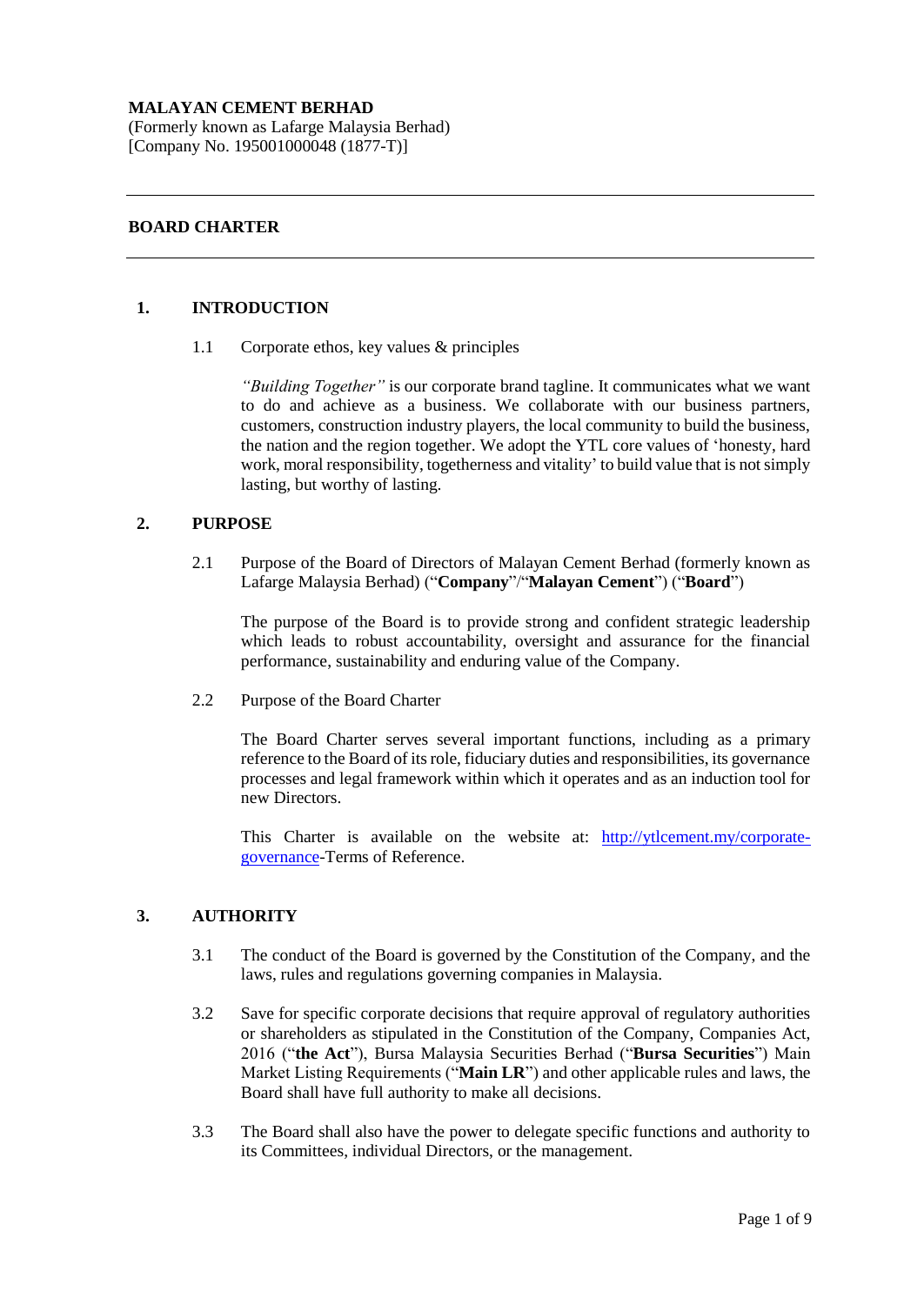# **4. PRINCIPAL ROLES AND RESPONSIBILITES OF THE BOARD**

- 4.1 The Board charts the strategic direction, development and control of the Malayan Cement Group (the "**Group**"). Key elements of the Board's stewardship responsibilities include the following:
	- (a) Ensuring that the strategic plans for the Group supports long-term value creation and includes strategies on economic, environmental and social considerations underpinning sustainability;
	- (b) Promoting good corporate governance culture within the Group which reinforces ethical, prudent and professional behaviour;
	- (c) Overseeing the conduct of the Group's businesses to evaluate and assess management performance to determine whether the businesses are being properly managed;
	- (d) Ensuring there is a framework of prudent and effective internal control and risk management systems which enable risks to be identified, assessed and managed;
	- (e) Succession planning for the Board and senior management;
	- (f) Overseeing the development and implementation of a shareholder/stakeholder communications policy;
	- (g) Reviewing the adequacy and integrity of the Group's management information and internal control systems;
	- (h) Ensuring the integrity of the Group's financial and non-financial reporting.
- 4.2 Code of Conduct and Ethics

Directors are to observe and adhere to the standards of ethical conduct set out in the Code of Ethics for Company Directors established by the Companies Commission of Malaysia (available from the SSM website at: [www.ssm.com.my,](http://www.ssm.com.my/) Publication-Booklet)

4.3 Conflict of Interests

Directors are to determine and disclose potential or actual conflicts of interest which may arise in relation to transactions or matters which come before the Board. In accordance with applicable laws and regulations, a Director of the Company should formally disclose any direct or indirect interests or conflicts of interests in such transactions or matters as and when they arise and abstain from deliberations and voting at Board meetings as required.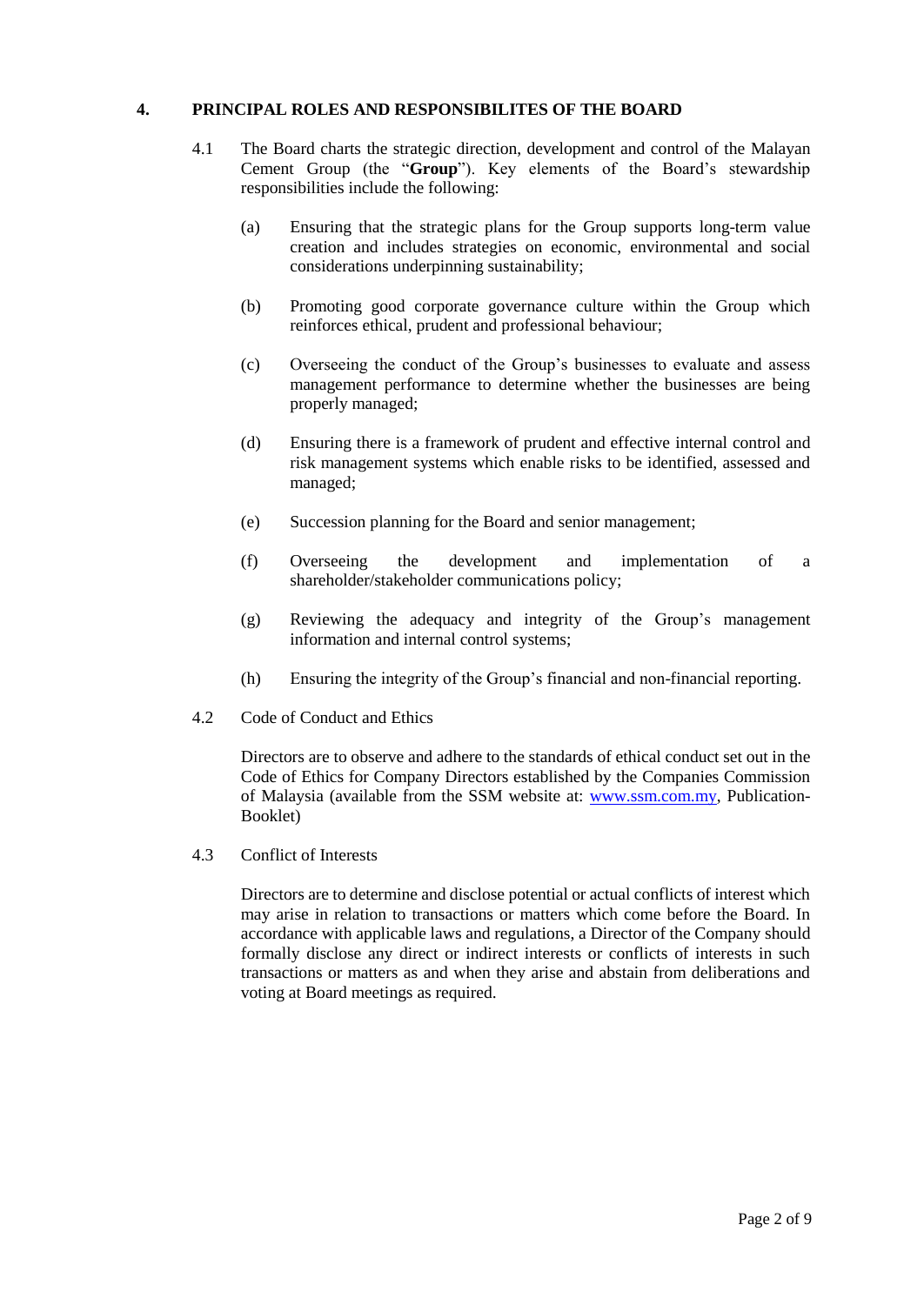# 4.4 Dealings in securities

Directors are to be mindful of their obligation to not deal in the securities of Malayan Cement or other listed securities as long as they are in possession of price-sensitive information relating to such listed securities. Prior to every 'Closed Period' for dealing in securities, the Board will be sent reminders via email (comprising a writeup of the relevant requirements under the Main LR, the Act and the Capital Markets and Services Act 2007, including the procedures that need to be complied with for dealings during and outside 'Closed Period' and sample notices that the Directors would need to provide the Company if they do deal in the securities) to ensure no lapse in compliance.

# **5. MATTERS RESERVED FOR THE BOARD**

Key matters reserved for the Board's approval include overall strategic direction, business expansion and restructuring plans, material acquisitions and disposals, expenditure over certain limits, capital management initiatives including payments of dividends, issuance of new securities and capital alteration plans.

# **6. COMPOSITION AND BOARD BALANCE**

- 6.1 To maintain a strong and effective Board to address and manage the complexity and scale of the Group's operations, the Board seeks to ensure that all appointments are made on merit, taking into account an appropriate mix of skills, experience, expertise and diversity in age, gender, ethnicity, background, perspective and insight.
- 6.2 The Board shall comprise no less than the minimum number of Directors prescribed in the Act and/or Constitution of the Company. At any one time, at least 2 or  $\frac{1}{3}$ , whichever is higher, of the Board members are Independent Directors.
- 6.3 Executive Directors have a direct responsibility for business operations whereas Non-Executive Directors have the necessary skill and experience to bring an independent judgment to bear on issues of strategy, performance and resources brought before the Board. The Executive Directors are collectively accountable for the running and management of the Group's operations and for ensuring that strategies are fully discussed and examined, and take account of the long-term interests of shareholders, employees, customers, suppliers and the many communities in which the Group conducts its business.
- 6.4 The Independent Directors provide independent judgment, experience and objectivity without being subordinated to operational considerations. They help to ensure that the interests of all shareholders, and not only the interests of a particular fraction or group, are taken into account by the Board and that the relevant issues are subjected to objective and impartial consideration by the Board.

## **7. CHAIRMAN AND MANAGING DIRECTOR ("MD")**

7.1 There is a balance of power and authority between the Executive Chairman and MD with a clear division of responsibility between the running of the Board and the Company's business respectively. The positions of Executive Chairman and MD are separated and clearly defined and are held by separate members of the Board.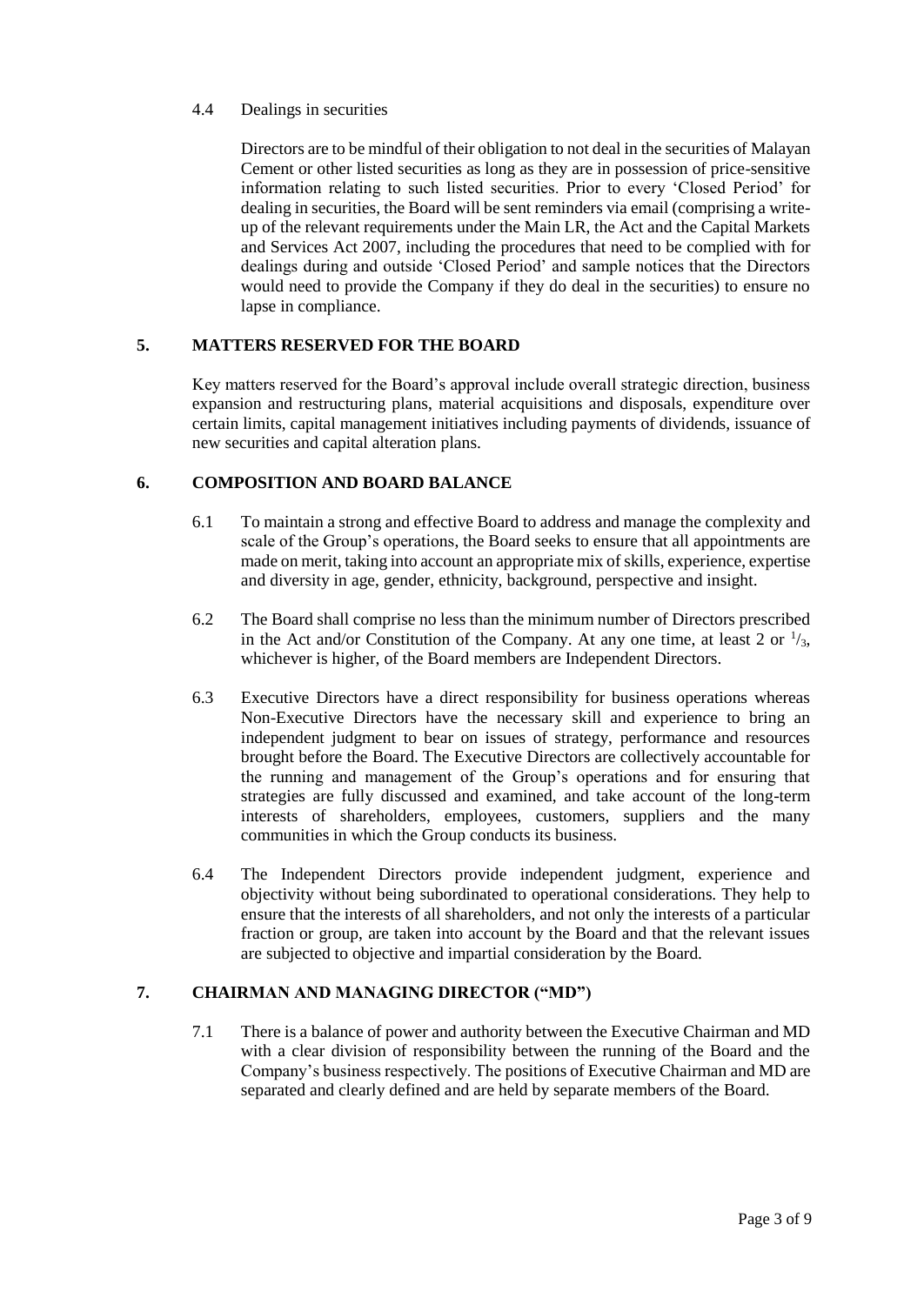## 7.2 Role of the Chairman

The Chairman is responsible for leadership of the Board in ensuring the effectiveness of all aspects of its role. The Chairman is primarily responsible for:

- (a) leading the Board in setting the values and standards of the Company, including good corporate governance practices;
- (b) the orderly and effective conduct of the meetings of the Board and shareholders;
- (c) leading discussions, encouraging active and open participation;
- (d) managing the interface and encouraging constructive relations between Board and management;
- (e) ensuring the provision of accurate, timely and clear information to Directors and effective communication with stakeholders;
- (f) facilitating the effective contribution of Non-Executive Directors.
- 7.3 Role of the MD

All Board authorities conferred on the management is delegated through the MD and this is considered as the MD's authority and accountability as far as the Board is concerned. The MD is responsible for, amongst others:-

- (a) Overseeing the day-to-day running of the business, developing and implementing Board policies and strategies, and making operational decisions;
- (b) Serves as the conduit between the Board and the management in ensuring the success of the Company's governance and management functions;
- (c) Ensuring effective communication with shareholders and relevant stakeholders;
- (d) Providing strong leadership i.e. effectively communicating a vision, management philosophy and business strategy to employees;
- (e) Keeping the Board informed of salient aspects and issues concerning the Group's operations.

## **8. BOARD COMMITTEES**

8.1 The Board may establish committees of the Board as it considers necessary or appropriate. The committees will focus on specific responsibilities in greater detail and make the necessary reports or recommendations to the Board for its consideration and decision.

The Board has the following standing committees with specific Terms of Reference:

- Audit and Risk Management Committee
- Remuneration and Nomination Committee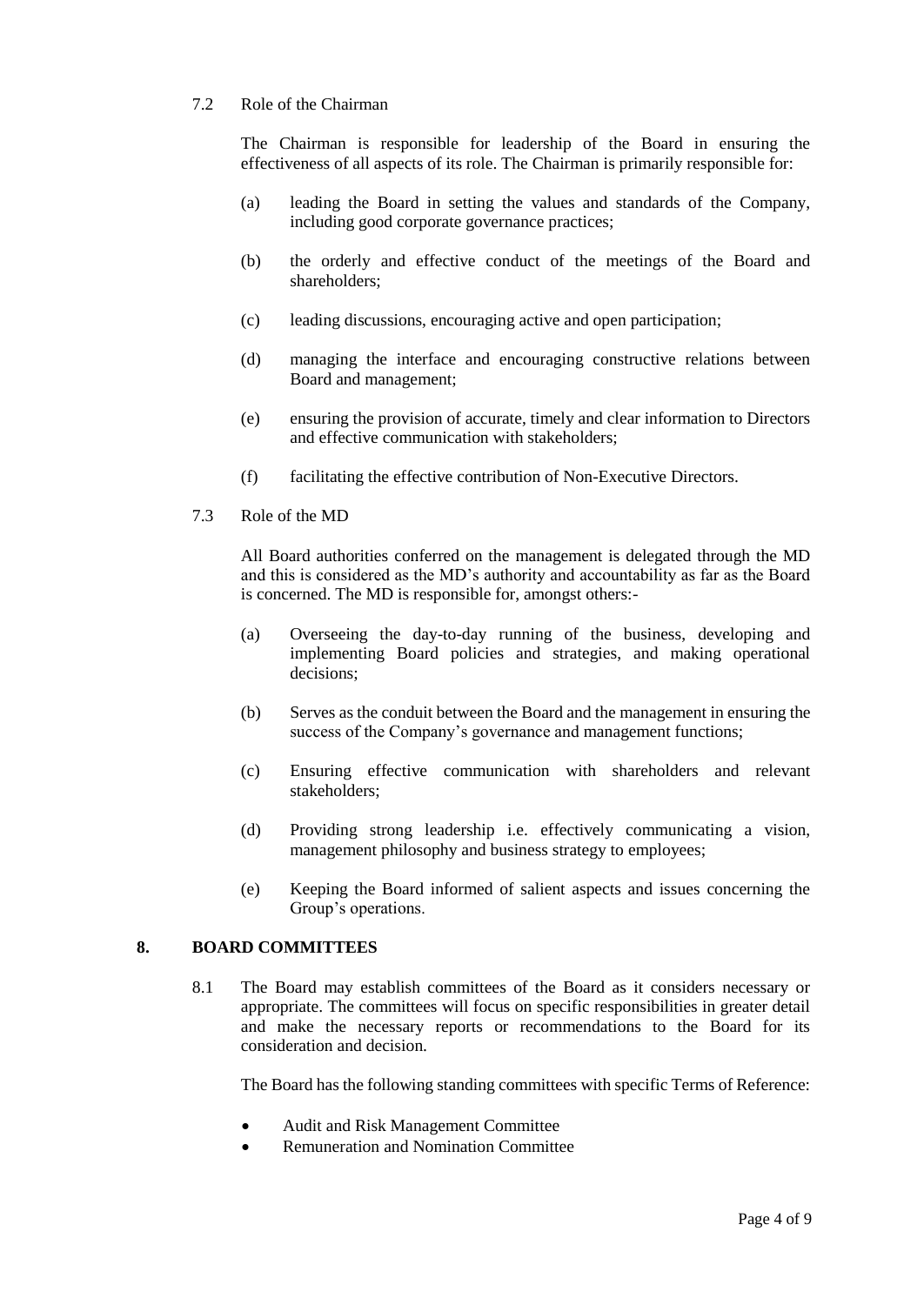Independent Non-Executive Directors ("**INED**") play a leading role in these committees. Details of the membership and summary of the Terms of Reference of each committee are available on the website at: [http://ytlcement.my/corporate](http://ytlcement.my/corporate-governance/)[governance-](http://ytlcement.my/corporate-governance/)Terms of Reference.

8.2 Each year, the Board, through its Remuneration and Nomination Committee, will review the effectiveness of the Board (as a whole), each Board Committee, the contribution by the Director and Audit and Risk Management Committee on individual basis, and the independence of the INED. The Remuneration and Nomination Committee will also facilitate and determine the board induction and continuing education programmes to be provided for the Board in areas that would best strengthen their contributions to the Board.

#### **9. EXPECTATIONS ON TIME COMMITMENT/OTHER BOARD APPOINTMENTS**

Board members are expected to devote sufficient time to fulfil their responsibilities effectively. Any Director is, while holding office, at liberty to accept other board appointments so long as the appointment does not detrimentally affect the Director's performance as a Board member of the Company. Directors must also be mindful of the requirement of the Main LR that they do not sit on the boards of more than 5 listed issuers.

### **10. INDUCTION, TRAINING AND DEVELOPMENT OF DIRECTORS**

Newly appointed Directors will be inducted into the Board through a process that will best fit the Director, allowing him/her to be properly informed, supported and productive in his/her role. An induction pack which contains key documents required by Board members will be given to the Director upon appointment. Visits to the Group's operational sites and meetings with senior management may also be arranged as practicable and appropriate.

In addition to the Mandatory Accreditation Programme required by Bursa Securities for newly appointed Directors, Board members are required to attend such training or professional development programme as the Remuneration and Nomination Committee or the Board members have collectively or individually considered as helpful in enhancing their skills and knowledge and keeping up-to-date with relevant issues.

## **11. BOARD MEETINGS AND SUPPLY OF INFORMATION**

- 11.1 The Board meets at least once every quarter to facilitate the discharge of their responsibilities.
- 11.2 To facilitate Directors' time planning, an annual meeting calendar, which provides the scheduled dates for meetings of the Board, Board Committees and annual general meeting, is prepared and circulated to the Directors before the beginning of each year.
- 11.3 A Director must attend at least 50% of the total Board meetings held during a financial year. A Director may participate in a Board meeting or Committee meeting by way of audio or audio-visual or other instantaneous telecommunication device as provided in the Constitution of the Company.
- 11.4 Members of management who are not Directors may be invited to attend and speak at the meetings on matters relating to their sphere of responsibility.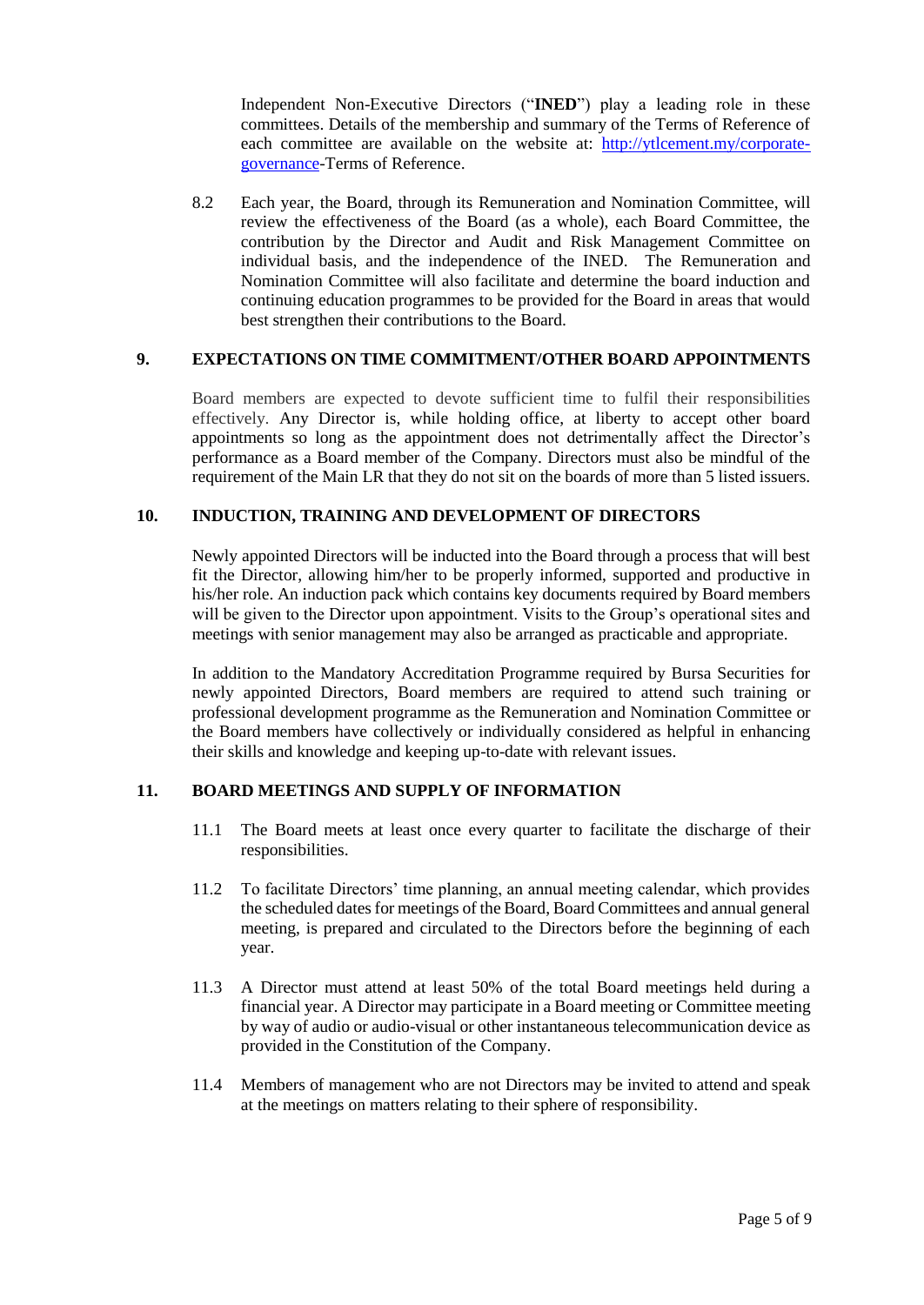- 11.5 A full agenda and Board papers incorporating such information as may be relevant to the business of the meeting are circulated to all Directors at least one-week prior to each Board meeting.
- 11.6 In the event matters requiring Board decision arise between Board meetings and if deemed appropriate, such matters shall be resolved by way of circulation of a Board resolution in writing, signed or approved in accordance with the provisions set out in the Constitution of the Company.

# **12. ACCESS TO MANAGEMENT AND INDEPENDENT PROFESSIONAL ADVICE**

Directors have unrestricted access to management and information pertaining to the Group. Whenever necessary and reasonable, Directors may seek independent professional advice with the Chairman's prior consent, which will not be unreasonably withheld, as they individually or collectively consider necessary to fulfil their responsibilities and permit independent judgment in decision making, at the expense of the Company.

# **13. FINANCIAL REPORTING**

- 13.1 Transparency
	- (a) The Board aims to present a clear and balanced assessment of the financial position and future prospects of the Company and the Group that extends to the interim and price-sensitive information and other relevant reports submitted to regulators.
	- (b) The Board ensures that the financial statements are prepared so as to give a true and fair view of the financial position of the Company and the Group in accordance with the approved accounting standards. The Board is assisted by the Audit and Risk Management Committee in overseeing the Group's financial reporting processes and quality of its financial reporting.
- 13.2 External Auditors
	- (a) The Board has transparent arrangements for considering how financial reporting and internal control principles will be applied and for maintaining an appropriate relationship with the external auditors through its Audit and Risk Management Committee.
	- (b) The Audit and Risk Management Committee also keeps under review the scope and results of the audit and its cost effectiveness as well as the independence and objectivity of the external auditors.
	- (c) Appointment of the external auditors is subject to approval of shareholders at general meetings. The external auditors have to retire during the Annual General Meeting of the Company every year and be re-appointed by shareholders for the ensuing year.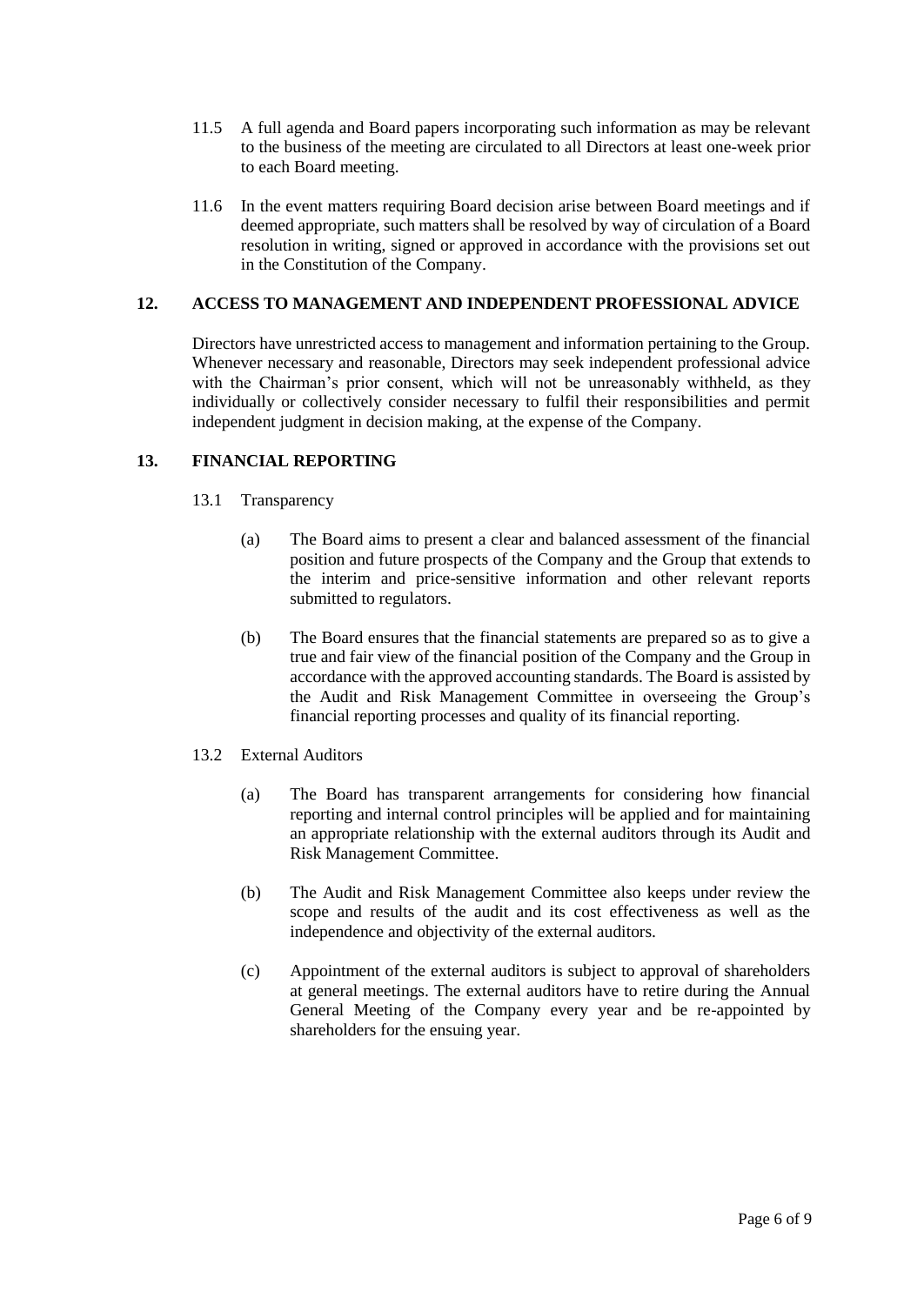- 13.3 Internal Controls and Risk Management
	- (a) The Board ensures that the Group has an internal audit function which critically reviews all aspects of the Group's activities and its internal controls. Comprehensive audits of the practices, procedures, expenditure and internal controls of all business units and subsidiaries are undertaken on a regular basis. The Head of Internal Audit has direct access to the Board through the Chairman of the Audit and Risk Management Committee.
	- (b) The Audit and Risk Management Committee receives reports regarding the outcome of such reviews on a regular basis.

# **14. ANNUAL GENERAL MEETING ("AGM")**

- 14.1 The Board regards the AGM as the principal forum for dialogue with shareholders and aims to ensure that the AGM provides an important opportunity for effective communication with, and constructive feedback from, the Company's shareholders.
- 14.2 The Chairman encourages active participation by the shareholders during the AGM.
- 14.3 The Chairman and where appropriate, the Managing Director, respond to shareholders' queries during the AGM.

# **15. INVESTOR RELATIONS AND SHAREHOLDER COMMUNICATION**

- 15.1 The Board acknowledges the need for shareholders to be informed of all material business matters affecting the Company and as such adopts an open and transparent policy in respect of its relationship with its shareholders and investors.
- 15.2 The Board communicates information to shareholders and the investing community through announcements that are released to Bursa Securities. Such announcements include the quarterly financial results, material transactions and other developments relating to the Group requiring disclosure under the Main LR.
- 15.3 In addition to the published annual report sent to all shareholders and the quarterly financial results announced to Bursa Securities, shareholders and investors can access information pertaining to the Company and its activities from the website at: [http://ytlcement.my/investor-relations.](http://ytlcement.my/investor-relations)
- 15.4 While the Board endeavours to provide as much information as possible to its shareholders and stakeholders, it is mindful of the legal and regulatory framework governing the release of material and price-sensitive information.

#### **16. RELATIONSHIP WITH OTHER STAKEHOLDERS**

The Board recognizes that no company can exist by maximizing shareholders value alone. In this regard, the needs and interests of other stakeholders are also taken into consideration.

- 16.1 Employees
	- (a) The Board acknowledges that employees are invaluable assets and play a vital role in achieving the vision and mission of the Company and the Group.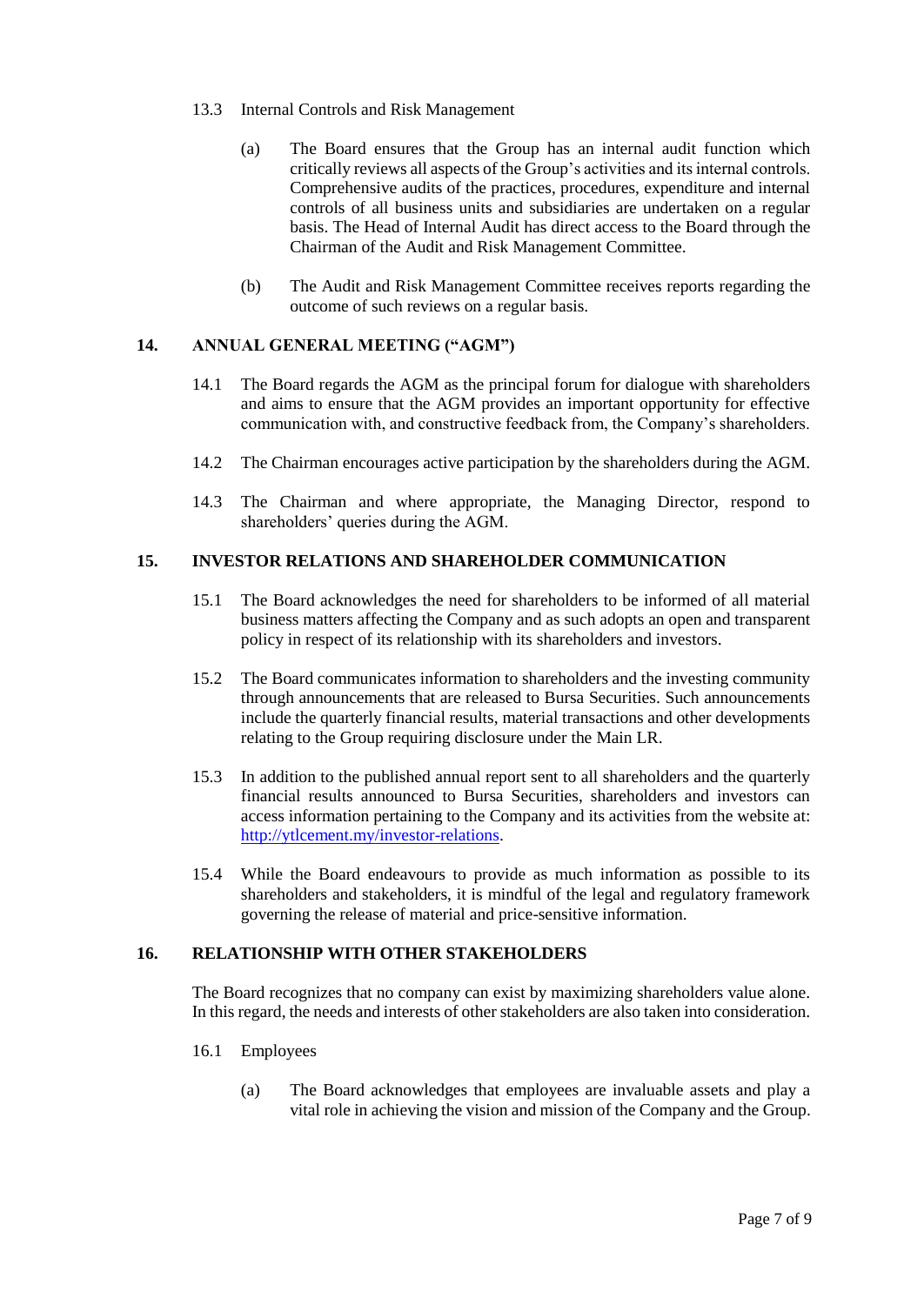(b) The Board is committed to promoting good business conduct and maintaining a healthy corporate culture that engenders integrity, transparency and fairness. To this end, it has established a code of conduct and ethics (including whistleblowing policies) for the Group as a means of inculcating acceptable practices and to guide the behavior of management and employees.

## 16.2 Environment

In acknowledging the need to safeguard and minimize the impact to the environment, the Group adopts policies that help protect the environment and contribute towards sustainable development as well as supports initiatives on environmental issues.

- 16.3 Corporate Responsibility
	- (a) The Board acknowledges that the Group should play a vital role in contributing towards the welfare of the community in which it operates.
	- (b) The Board ensures that the Group adopts policies and procedures that contribute towards responsible marketing and advertising of its products and services.
	- (c) The Group supports charitable causes and initiatives on community development projects.

# **17. COMPANY SECRETARY**

- 17.1 The Board appoints the Company Secretary, who plays an important advisory role, and ensures that the Company Secretary fulfills the functions for which he/she has been appointed.
- 17.2 The Company Secretary is accountable to the Board through the Chairman of the Board and Committees on all governance matters.
- 17.3 The Company Secretary is a central source of information and advice to the Board and its Committees on issues relating to compliance with laws, rules, procedures and regulations affecting the Company.
- 17.4 The Company Secretary should advise Directors of their obligations to adhere to matters relating to:-
	- (a) disclosure of interests in securities.
	- (b) disclosure of any conflict of interest in a transaction involving the Company.
	- (c) prohibition of dealing in securities.
	- (d) restrictions on disclosure of price-sensitive information.
- 17.5 The Company Secretary must keep abreast of, and inform the Board of current governance practices.